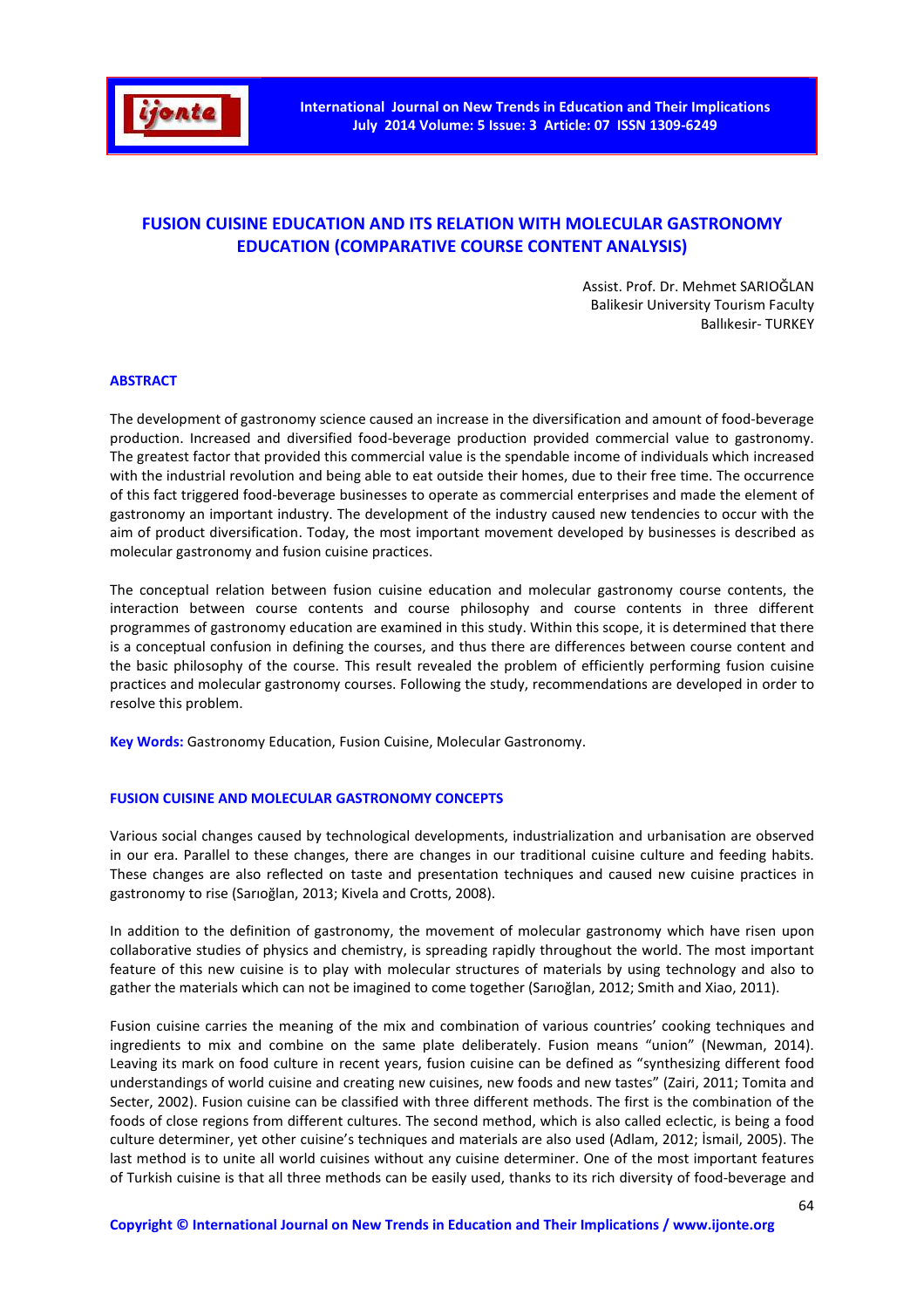

culture. Based upon all these explanations, it is possible to define fusion cuisine as combining at least two different national cuisine cultures on the same plate, as a result of a deliberate effort, in order to create new, different and authentic tastes, without allowing one cuisine culture to dominate another (Can et all., 2012). Fusion cuisine practices are based upon the principle of combining two national cuisines deliberately in line with delivering new, different and authentic results. Synthesizing the processes such as cuisine material, processing and cooking techniques of different nations, combining them and delivering a food which is completely different from the foods in each cuisine, are the basis in fusion cuisine (Gioffre, et all, 2010).

Molecular Gastronomy is the science that examines and explains the physical and chemical changes of the food or nutrient that occur during cooking (This, 2013; Vega and Ubbink, 2008). Bringing science, art and creativity together, molecular gastronomy deals with the chemical and physical change the food goes through from rawness to being served (Cazor and Lienard, 2011). Molecular gastronomy is a scientific discipline that analyses the physical and chemical processes that occur during cooking (Youssef, 2013; Barham et all. 2010). In the shortest definition, molecular gastronomy can be explained as benefiting from chemistry and physics in preparing any food. Molecular gastronomy means understanding the scientific facts behind the physical and chemical changes that occur in cooking at every stage (Sanchez, 2014; Snitkjer, 2010). It analyses the mechanisms behind the transformation of the materials used in cooking, tries to explain them and studies the social, artistic and technical contents of cuisine and gastronomy phenomenons in general. It can be stated as presenting the food by catching different things in taste and texture, without changing the main structure of the food to much (Miller et all, 2010).

# **THE INTERACTION BETWEEN FUSION CUISINE AND MOLECULAR GASTRONOMY**

The terms of fusion cuisine and molecular gastronomy are generally used instead of each other nowadays. Altough fusion cuisine means the deliberate mixing and combination of cooking techniques and contents of various countries throughout the world on the same plate, molecular gastronomy is the science that analyses and explains the physical and chemical changes of the food or nutrient that occur during cooking (Brown, 2010; Linden et all., 2008).

In consequence of these definitions, differences may rise between fusion cuisine and molecular gastronomy. Though there are differences between two disciplines, the philosophies of their emergence are similar. It can be said that developing the science of gastronomy within the framework of innovativeness approach is the basis of this philosophy (Blank, 2007; Lyer, 2006).

# **METHOD**

Gastronomy education in Turkey is given at two basic educational levels, which are secondary education and higher education. As the accessibility of the sample is effectively realized and because of the lack of scientific studies on gastronomy education at higher education level, this study's area of application focuses on the departments that give gastronomy and food-beverage education at higher education level.

Among 28 programmes that provide gastronomy and food-beverage education at higher education level in Turkey, only 3 of them have molecular gastronomy courses and 7 of them have fusion cuisine courses. This study provides a comparative analysis of the course contents of molecular gastronomy and fusion cuisine in gastronomy and food-beverage departments (Osym Lys-2013 Guide). The content analysis is a scientific approach that provides an objective and systematic examination of verbal, written and other materials. Frequently used in social sciences, content analysis can be defined as a systematic, replicable technique where certain words of a text such as books, book sections, letters, historical documents, newspaper headlines and articles, with smaller content categories via a coding that depends upon certain rules. It is aimed to identify data and reveal facts hidden in data via content analysis. This study tries to measure the relation between fusion cuisine education and molecular gastronomy education and its level of efficiency in consequence of course content analysis (Özdaşlı and Çelikkol, 2012; Sert et all., 2012).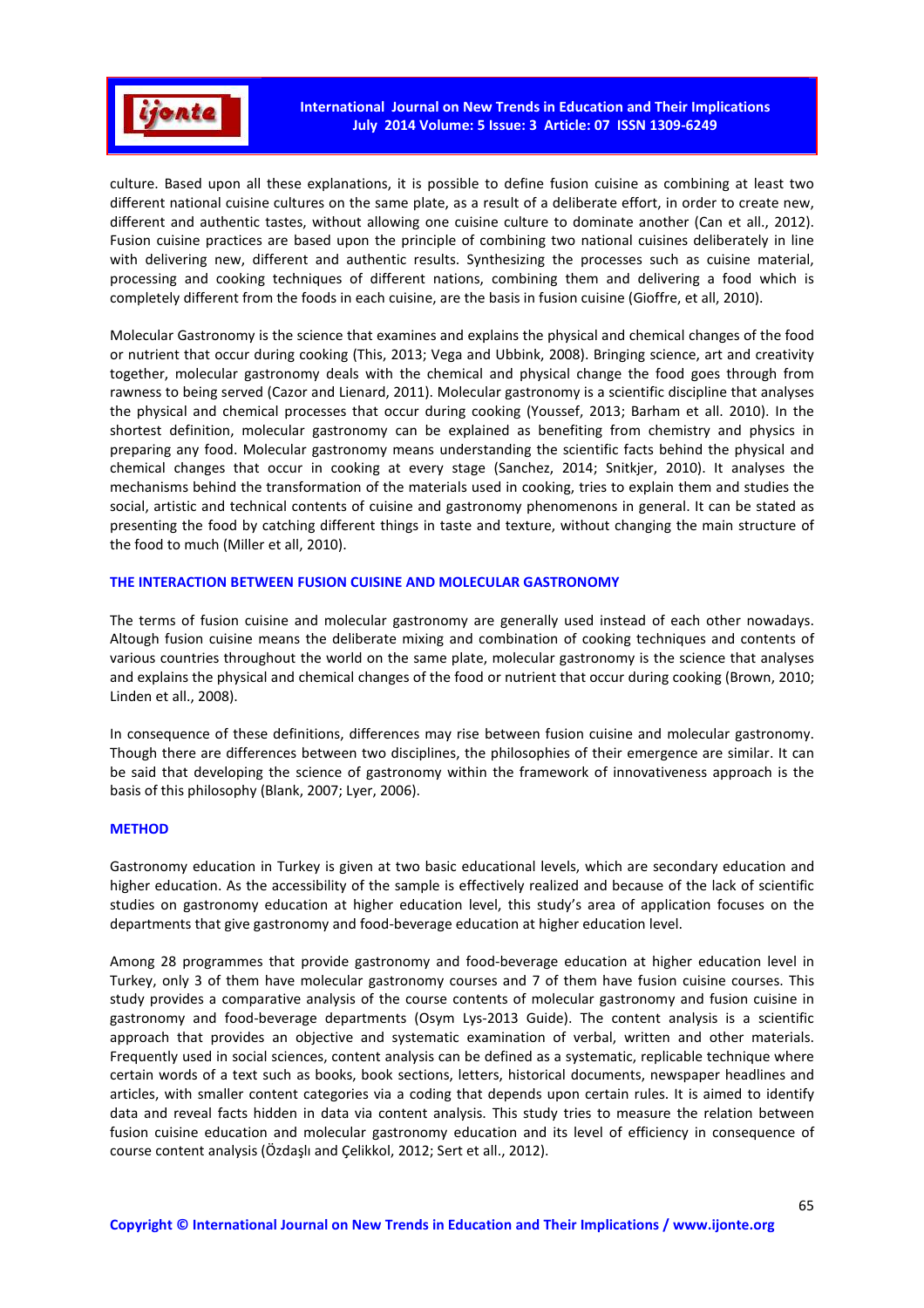

# **FINDINGS AND DISCUSSION**

This study provides a comparative analysis of the course contents of molecular gastronomy and fusion cuisine, which are taught in gastronomy and food-beverage departments at undergraduate level that show activity in different regions of Turkey.

In consequence of the descriptive analysis, course contents are analysed at three different stages, whcih are practice-theoretical rates, positioning level of courses, and the level of correspondence between the course content and the basic philosophy of the course.

#### **Practical-Theoretical Levels of Fusion Cuisine and Molecular Gastronomy Courses**

Among 28 programmes that provide gastronomy and food-beverage education at higher education level in Turkey, only 3 of them have molecular gastronomy courses and 7 of them have fusion cuisine courses. In this section, the current state of these courses' styles of education is revealed as theoretical and practical.

| Courses in Departments | $T+P$   | Total          | Courses in Departments                                                                                                                                              | $T+P$      | Total |
|------------------------|---------|----------------|---------------------------------------------------------------------------------------------------------------------------------------------------------------------|------------|-------|
| A University           | $2 + 1$ | 3              | X University                                                                                                                                                        | $2 + 1$    | 3     |
| <b>B</b> University    | $1+1$   | 2              | Y University                                                                                                                                                        | $2+0$      | 2     |
| C University           | $2+0$   | 2              | Z University                                                                                                                                                        | $2+0$      | 2     |
| D University           | $3+0$   | 3              | General Average                                                                                                                                                     | $2 + 16$   | 2,16  |
| E University           | $3 + 1$ | $\overline{4}$ | Note: Fusion cuisine course is given in universities<br>indicated as A,B,C,D,E,F,G;<br>molecular gastronomy course is given in departments<br>indicated as X, Y, Z. |            |       |
| F University           | $1+2$   | 3              |                                                                                                                                                                     |            |       |
| <b>G University</b>    | $2+0$   | $\overline{2}$ |                                                                                                                                                                     |            |       |
| General Average        | $2+,71$ | 2,71           | T=Theoretical                                                                                                                                                       | P=Practice |       |

Table 1: Practical-Theoretical Levels of Fusion Cuisine and Molecular Gastronomy Courses

In consequence of the revealed data, fusion cuisine course is given for 2,71 hours weekly on average, molecular gastronomy course is given for 2,16 hours weekly on average. It is determined that the course hours of these courses are at desired level and comply with global standards. It is equivalent with the averages in the most important schools of Gasronomy at undergraduate level, such as Le Cordon Blue, The French School of Culinary Arts, International School of Culinary Arts and The Culinary Institıte of America. However, there is a negative correlation observed between the pracice and theory levels of Turkish university programmes and the theoretical and practical rates of fusion cuisine and molecular gastronomy courses given in these schools. In the light of these data, there is a need to decrease the theoretical part of fusion cuisine and molecular gastronomy courses given in Turkey at undergraduate level, and increase the part for practice.

#### **Positioning Levels of Fusion Cuisine and Molecular Gastronomy Courses**

This section of study determines in which academic term the fusion cuisine and molecular gastronomy educations in gastronomy and food-beverage departments in Turkish universities are positioned.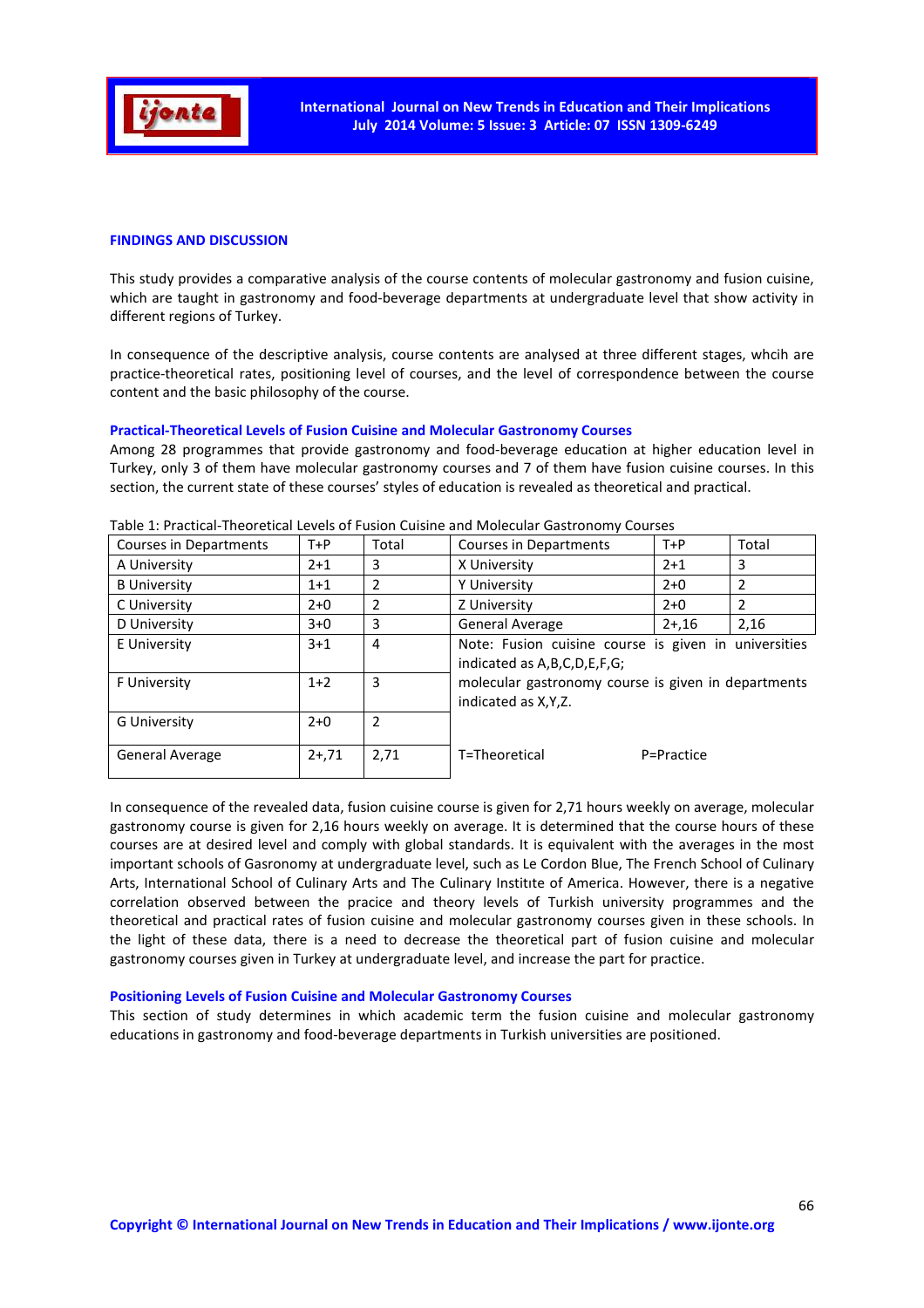

| Courses in Departments | Term of Course | Courses in Departments                                                                                                                                                  | Term of Course |  |
|------------------------|----------------|-------------------------------------------------------------------------------------------------------------------------------------------------------------------------|----------------|--|
| A University           | VIII           | X University                                                                                                                                                            |                |  |
| <b>B</b> University    | v              | Y University                                                                                                                                                            |                |  |
| C University           | v              | Z University                                                                                                                                                            | VIII           |  |
| D University           | Ш              |                                                                                                                                                                         |                |  |
| E University           | $\mathbf{III}$ | Note: Fusion cuisine course is given in universities<br>indicated as A, B, C, D, E, F, G;<br>molecular gastronomy course is given in departments<br>indicated as X.Y.Z. |                |  |
| F University           | IV             |                                                                                                                                                                         |                |  |
| <b>G University</b>    | v              |                                                                                                                                                                         |                |  |

| Table 2: Positioning Levels of Fusion Cuisine and Molecular Gastronomy Courses |  |  |
|--------------------------------------------------------------------------------|--|--|
|--------------------------------------------------------------------------------|--|--|

When the positioning levels of fusion cuisine and molecular gastronomy courses in world's most important schools on Gastronomy at undergraduate level, such as Le Cordon Blue, The French School of Culinary Arts, International School of Culinary Arts, The Culinary Institıte of America, are examined; it is determined that the positioning is at the last two academic terms. In order to provide fusion cuisine and molecular gastronomy courses efficiently, the basic philosophy of culinary arts and practice skills should have been gained until then, which is the reason behind this positioning. However, it is concluded that in Turkish universities gastronomy and food-beverage departments focus on the fifth term and the fifth term includes efforts to redound the students with culinary arts basic philosophy and practice skills.

# **The Level of Correspondence Between the Course Contents of Fusion Cuisine and Moleculary Gastronomy Courses and The Basic Philosophy of the Course**

This section of study tries to determine which basic points are focused in course contents of fusion cuisine and molecular gastronomy educations in gastronomy and food-beverage departments of Turkish universities. By this means, it aims to measure the level of correspondence between the course contents of fusion cuisine and moleculary gastronomy departments of Turkish universities and the basic philosophy of the course

| Courses in Departments | Focused<br>Course          | Courses in Departments                                                              | Focused<br>Course             |  |
|------------------------|----------------------------|-------------------------------------------------------------------------------------|-------------------------------|--|
|                        | Content                    |                                                                                     | Content                       |  |
| A University           | Decoration                 | X University                                                                        | Biochemistry                  |  |
| <b>B</b> University    | <b>Cuisine Combination</b> | Y University                                                                        | <b>Nutritional Principles</b> |  |
| C University           | Core Competence            | Z University                                                                        | Biochemistry                  |  |
| D University           | <b>Spices</b>              |                                                                                     |                               |  |
| E University           | <b>Cuisine Combination</b> | Note: Fusion cuisine course is given in universities<br>indicated as A,B,C,D,E,F,G; |                               |  |
| F University           | Creativity                 | molecular gastronomy course is given in departments<br>indicated as X, Y, Z.        |                               |  |
| <b>G University</b>    | Terminology                |                                                                                     |                               |  |

Table 3: The Level of Correspondence between the Course Contents of Fusion Cuisine and Moleculary Gastronomy Courses and the Basic Philosophy of the Course

When the course contents of fusion cuisine and molecular gastronomy courses in world's most important schools on Gastronomy at undergraduate level, such as Le Cordon Blue, The French School of Culinary Arts, International School of Culinary Arts, The Culinary Institıte of America, are examined; it is determined that fusion cuisine course contents are more focused on creativity and cuisine combination, whereas molecular gastronomy course contents are focused on developing the skill of creativity upon physical and chemical changes in cuisines. However, fusion cuisine course contents of gastronomy and food-beverage departments in Turkish universities also focus on skills such as decoration, core competency, spices and terminology as well as developing the necessary skills of cuisine combination and creativity. Molecular gastronomy course contents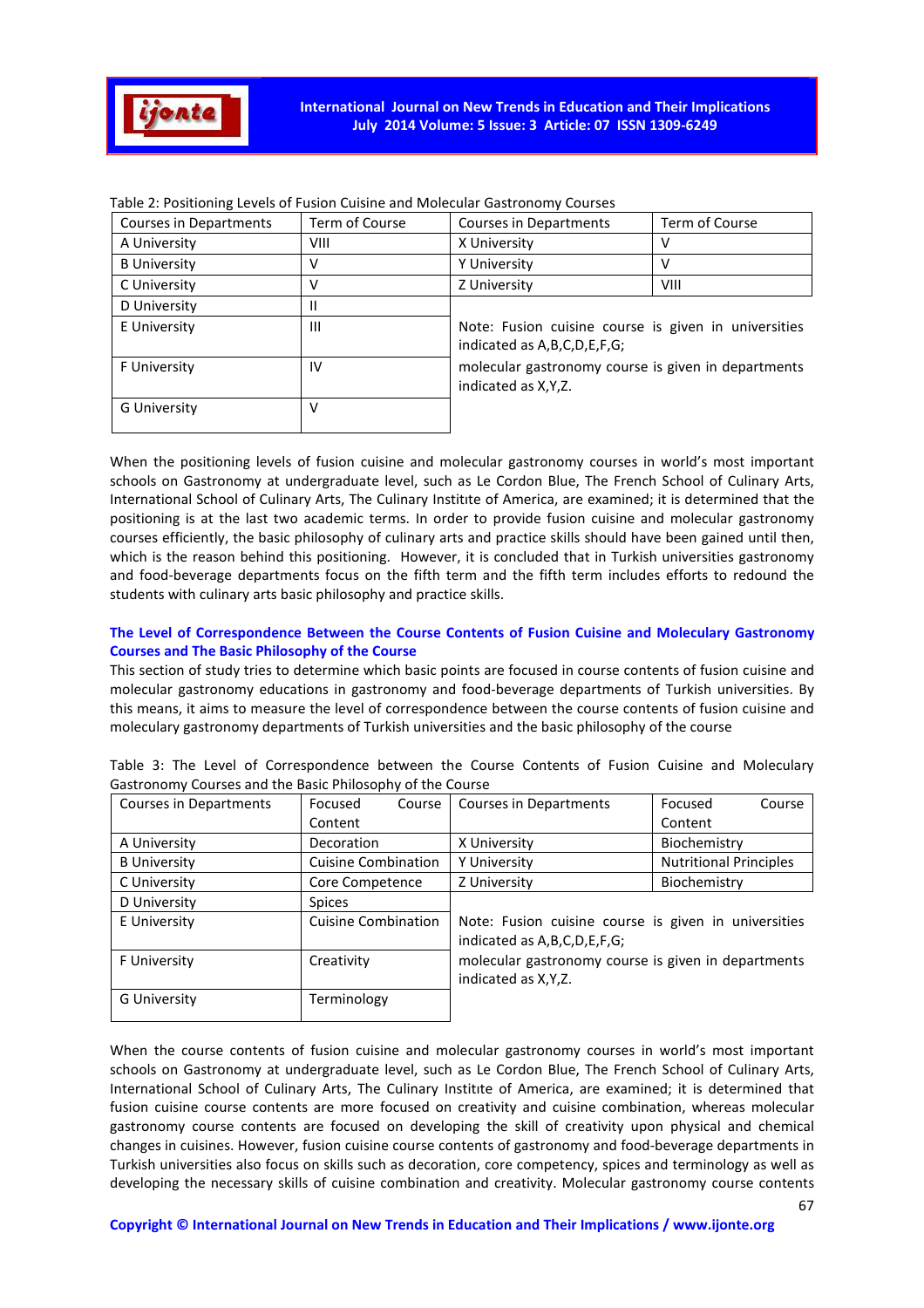

focus on biochemistry and nutrition principles instead of developing the skill of creativity upon physical and chemical changes.

# **CONCLUSION AND RECOMMENDATIONS**

The study analyses course contents of undergraduate departments in different regions of Turkey, which give fusion cuisine and molecular gastronomy education, at three different stages, whcih are practice-theoretical rates, positioning level of courses, and the level of correspondence between the course content and the basic philosophy of the course. It is determined that courses in fusion cuisine and molecular gastronomy should be more focused on practice, whereas it is more focused on the theoretical part in Turkey.

When the positioning levels of the courses in fusion cuisine and molecular gastronomy departments at undergraduate level in Turkey are examined, it is determined that they focus on the fifth academic term. However, it is assumed that students can gain the basic philosophy and core competencies in the fifth term in aforementioned departments. Thus, the need rises for giving the aforementioned courses in seventh and eigth terms in order to increase the efficiency.

Fusion cuisine course contents of gastronomy and food-beverage departments in Turkish universities also focus on skills such as decoration, core competency, spices and terminology as well as developing the necessary skills of cuisine combination and creativity. It is determined that molecular gastronomy course contents focus on biochemistry and nutrition principles instead of developing the skill of creativity upon physical and chemical changes.

In consideration of these data, fusion cuisine and molecular gastronomy courses should shift from theoretical to practical implementation and be positioned in the last two academic terms in order to increase the efficiency of fusion cuisine and molecular gastronomy courses in gastronomy and food-beverage departments of Turkish universities. In addition, the course contents of fusion cuisine education should focus on developing skills of cuisine combination and creativity, and the course contents of molecular gastronomy education should focus on developing the skill of creativity upon physical and chemical changes.

**IJONTE's Note:** This article was presented at 5<sup>th</sup> International Conference on New Trends in Education and Their Implications - ICONTE, 24-26 April, 2014, Antalya-Turkey and was selected for publication for Volume 5 Number 3 of IJONTE 2014 by IJONTE Scientific Committee.

# **BIODATA AND CONTACT ADDRESS OF AUTHOR**



 Mehmet SARIOĞLAN is a assistant professor (PhD) at Tourism Faculty at Balıkesir University in Turkey. He graduated from the department of Hospitality Management at Balıkesir University in 2004. He gets her M.S degree in 2007 at the department of Tourism & Hospitality Management and PhD degree in 2011 at the department of Tourism & Hospitality Management. He is interested with food & beverage management, gastronomy, gastronomy tourism and gastronomy education.

Mehmet SARIOĞLAN Balıkesir University Tourism Faculty Gastronomy and Kitchen Arts Department Balıkesir- TURKEY E. Mail: mehmets@balikesir.edu.tr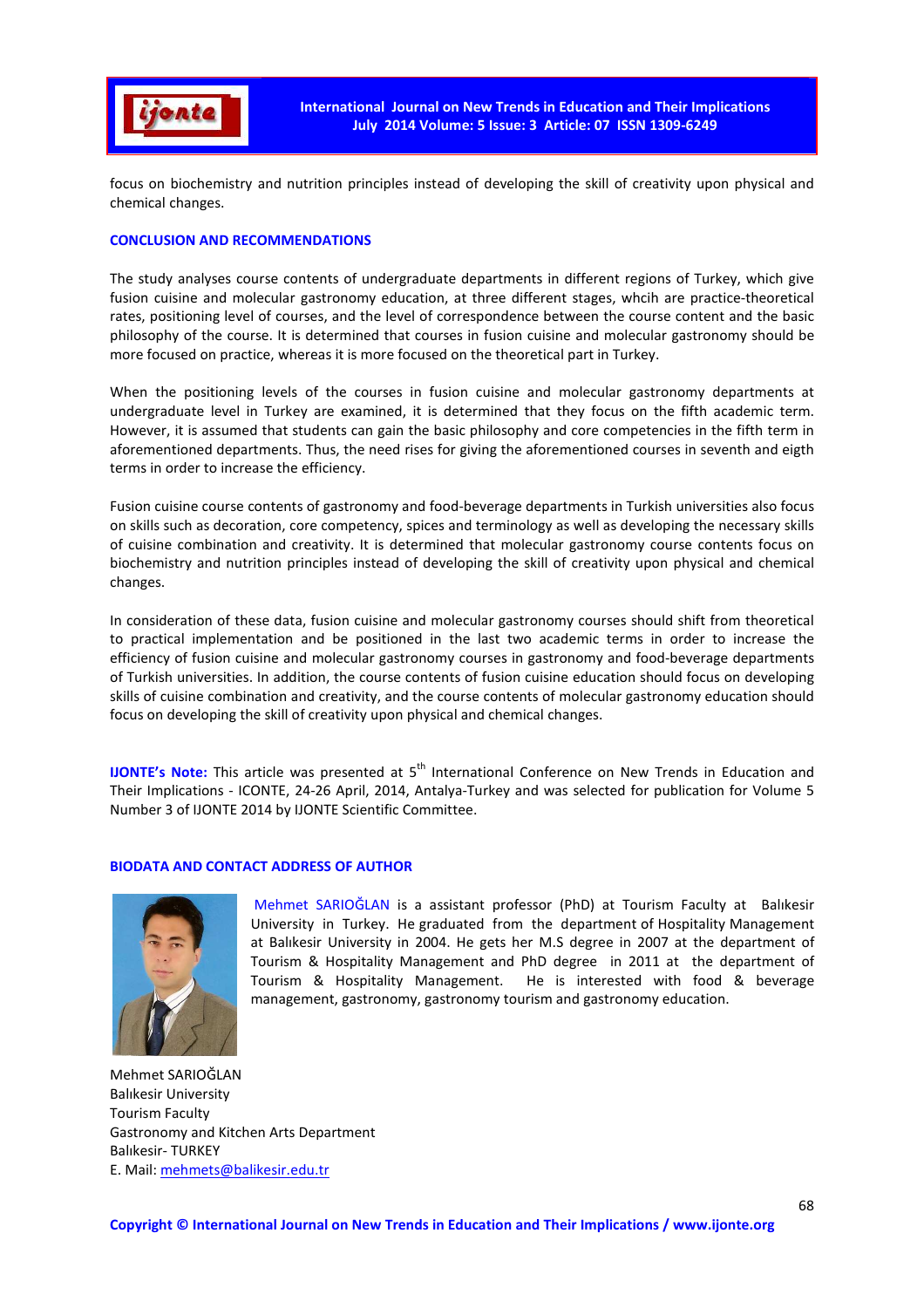

# **REFERENCES**

Adlam, E.V. (2012). Fusion Cuisine Goes Global: Linkage of Contients Through Food, Create Space Company, USA.

Barham, P, Skibsted L.H., Bredie W.L.P, Frost, M.B., Moller P., Risbo, J., Snitkjer, P. Mortensen, L.M. (2010). Molecular Gastronomy: A New Emerging Scientific Discipline, Chemical Rewiews, 110 (4), 2313-2365.

Blank, J.F. (2007). Molecular Gastronomy: Overview of A Controversial Food Science Discipline, Journal of Agriculture & Food Information, 8 (3), 77-85.

Brown, P.L. (2010). Kitchen Fusion: Wok Whistle Train, Eastern Washington University, USA.

Can, A., Sünnetçioğlu, S., Durlu-Özkaya, F. (2012). Füzyon Mutfak Uygulamalarının Gastronomi Turizminin Gelişimine Katkısı, 13. Ulusal Turizm Kongresi (6-9 Aralık 2012), Antalya, 873-882.

Cazor, A., Lienard, C. (2011). Molecular Gastronomy, Taylor&Francis Limited, England.

Gioffre, R., Hasegawa, R., Okaru, E., Halıcıoğlu, S.S. (2010). Alışkanlıkları Değiştiren Tarif: Füzyon, Boyut Yayın Grubu, İstanbul.

İsmail, W.H.W. (2005). Houses in Malaysia Fusion of The East and The West, Ibook Publication, Malaysia.

Kivela, J., Crotts, J.C. (2008). Gastronomy Tourism, Journal of Culinary Science & Technology, 4 (2), 39-55.

Linden, E.V.D., McClements, D.J., Ubbink, J. (2008). Molecular Gastronomy: A Food Fad or An Interface For Science-Base Cooking?, Food Biophysics, 3 (2), 246-254.

Lyer, G. (2006). American Curry: Fusion Food for The Vegetarian Palate, Createspace Independent Publication, USA.

Miller, F.P., Vandome, A. F. McBrewster, J. (2010). Molecular Gastronomy: Culinary Art, Gastronomy, Alphascript Publishing, USA.

Newman, J.M. (2014). Fusion Food in the Vegan Kitchen, Fair Winds Press, USA.

Osym Lys-2013 Guide, www.osym.gov.tr

Özdaşlı, K., Çelikkol, Ö. (2012). Psikolojik Sözleşme: Kavramsal Çerçeve ve Bir İçerik Analizi, Mehmet Akif Ersoy Üniversitesi Sosyal Bilimler Enstitüsü Dergisi, 4 (7), 141-154.

Sanchez, J. (2014). Molecular Gastronomy: Scientific Cuisine Demystified, Wiley, USA.

Sarıoğlan, M. (2013). Industrial Provision of Practice Skills of Student Training Gastronomy Education (Case of Turkey), International Journal on New Trends in Education and Their Implication, 4 (4), 216-220.

Sarıoğlan, M. (2012). Present Condition of Gastronomy Education at Turkey and Model Suggestion Intended to Improve, IV. International Congress of Education Research (Full Text Books), İstanbul, 130-134.